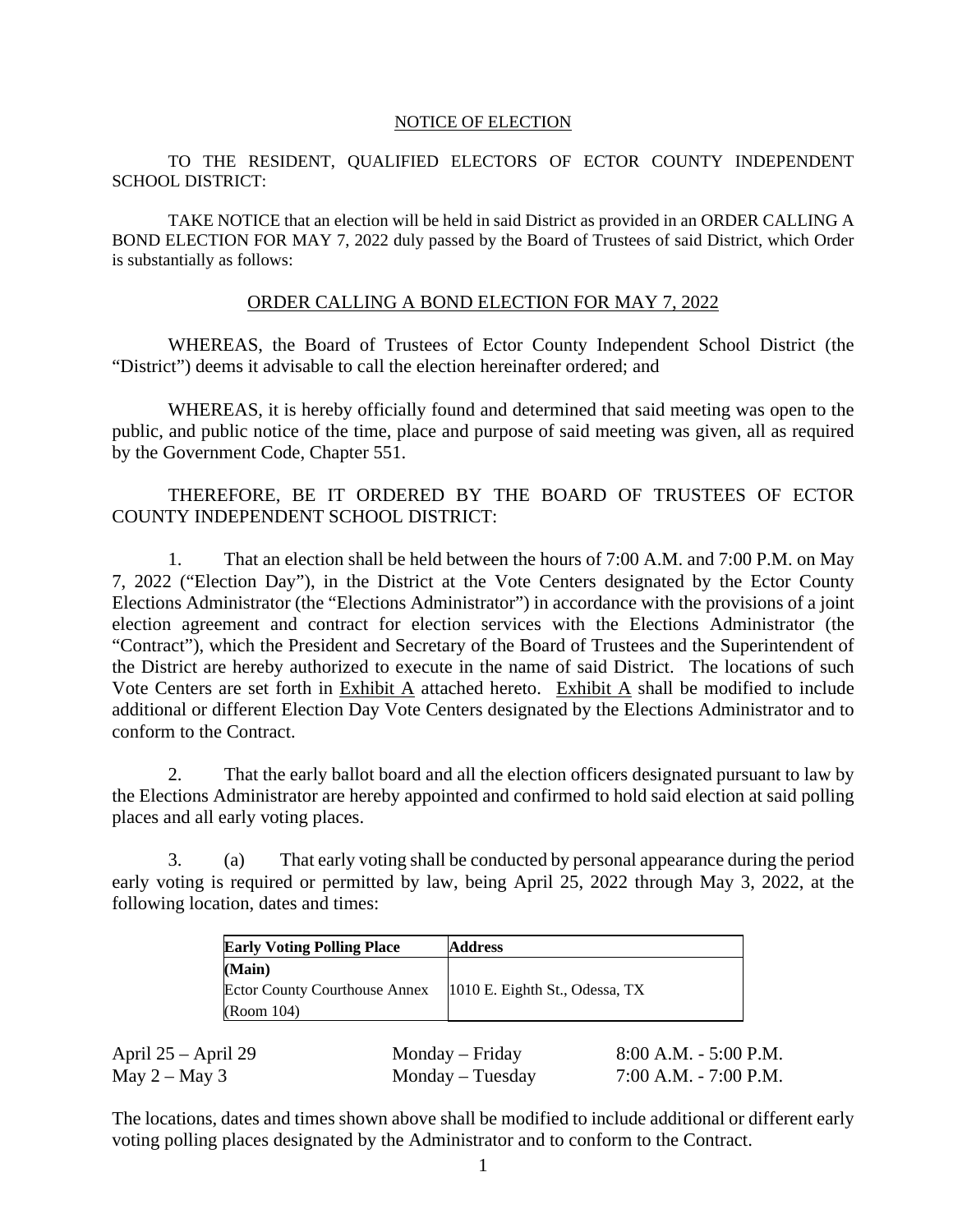(b) Applications for early voting by mail must be submitted to the following address:

> Lisa Sertuche, Early Voting Clerk Ector County Elections 1010 East Eighth Street, Suite 101 Odessa, TX 79761

 4. That all resident, qualified electors of said District shall be entitled to vote at said election.

 5. That at said election the following PROPOSITIONS shall be submitted in accordance with law:

### ECTOR COUNTY INDEPENDENT SCHOOL DISTRICT SPECIAL ELECTION ECTOR COUNTY INDEPENDENT SCHOOL DISTRICT PROPOSITION A

Shall the Board of Trustees of Ector County Independent School District be authorized to issue the bonds of the District, in one or more series, in the aggregate principal amount of \$215,255,000 for the purpose of the construction, renovation, acquisition and equipment of school buildings in the District and the purchase of the necessary sites for school buildings, including repairs and improvements at existing school buildings, a new career and technical education center, equipment used for school security purposes or technology infrastructure integral to the construction of such facilities, with any surplus proceeds remaining after completion of such projects to be used for the construction, renovation, acquisition and equipment of school buildings in the District, with said bonds to mature within not to exceed 40 years from their date, bear interest, and be issued and sold, within the discretion of the Board of Trustees, in accordance with law at the time of issuance; and shall the Board of Trustees be authorized to levy and pledge, and cause to be assessed and collected, annual ad valorem taxes, on all taxable property in the District, sufficient, without limit as to rate or amount, to pay the principal of and interest on said bonds, and the costs of any credit agreements executed in connection with the bonds?

### ECTOR COUNTY INDEPENDENT SCHOOL DISTRICT SPECIAL ELECTION ECTOR COUNTY INDEPENDENT SCHOOL DISTRICT PROPOSITION B

Shall the Board of Trustees of Ector County Independent School District be authorized to issue the bonds of the District, in one or more series, in the aggregate principal amount of \$183,000,000 for the purpose of the construction, renovation, acquisition and equipment of school buildings in the District and the purchase of the necessary sites for school buildings, consisting of a new high school, with any surplus proceeds remaining after completion of such projects to be used for the construction, renovation, acquisition and equipment of other school buildings in the District, with said bonds to mature within not to exceed 40 years from their date, bear interest, and be issued and sold, within the discretion of the Board of Trustees, in accordance with law at the time of issuance; and shall the Board of Trustees be authorized to levy and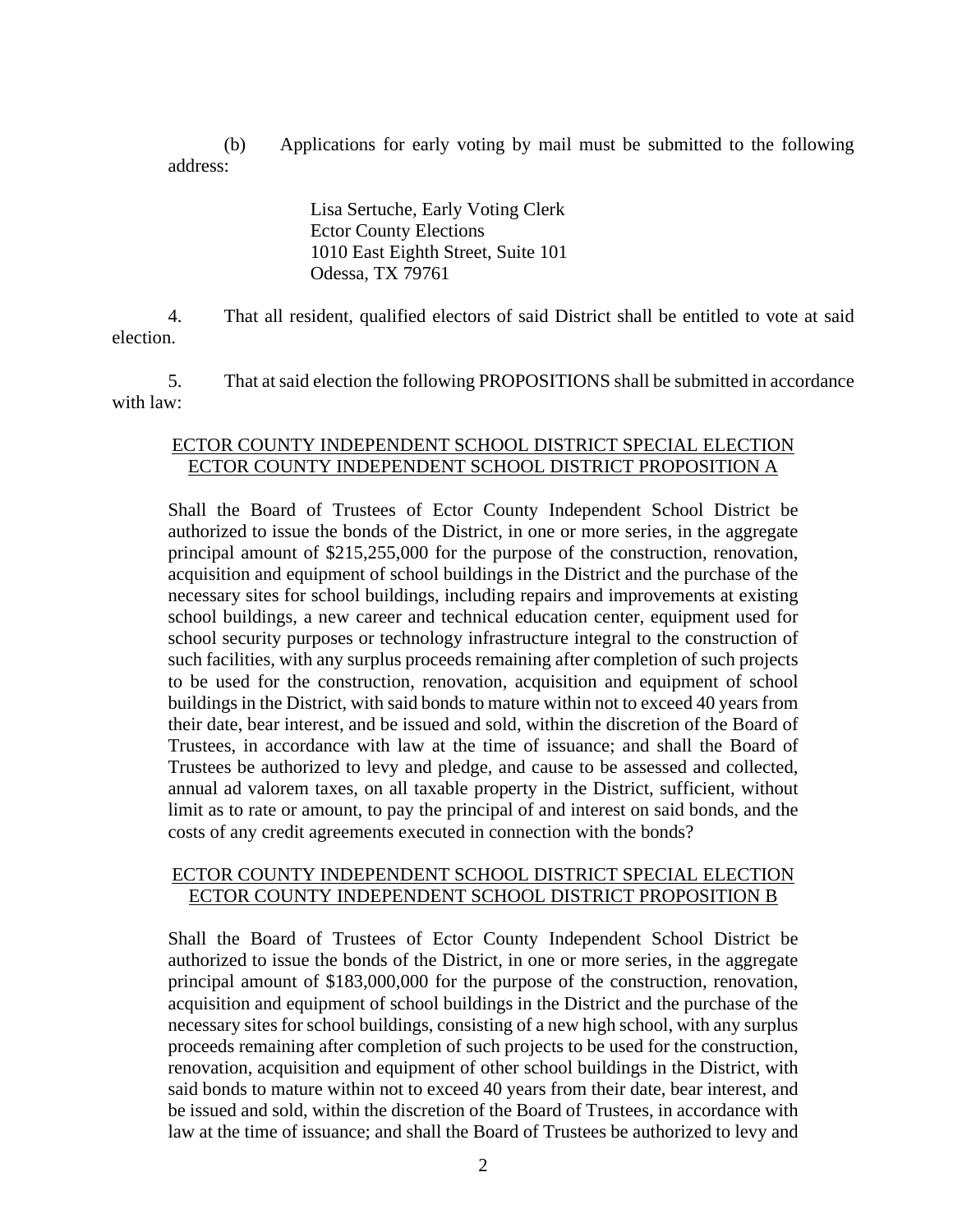pledge, and cause to be assessed and collected, annual ad valorem taxes, on all taxable property in the District, sufficient, without limit as to rate or amount, to pay the principal of and interest on said bonds, and the costs of any credit agreements executed in connection with the bonds?

 6. That the official ballots for said election shall be prepared in accordance with the Texas Election Code so as to permit the electors to vote "FOR" or "AGAINST" the aforesaid PROPOSITIONS with the ballots to contain such provisions, markings and language as required by law, and with such PROPOSITIONS to be expressed substantially as follows:

## ECTOR COUNTY INDEPENDENT SCHOOL DISTRICT SPECIAL ELECTION ECTOR COUNTY INDEPENDENT SCHOOL DISTRICT PROPOSITION A

FOR \_\_\_\_\_\_\_\_\_\_\_\_\_\_) THE ISSUANCE OF \$215,255,000 OF BONDS FOR SCHOOL  $\overline{\phantom{a}}$  $\overline{\phantom{a}}$  $\overline{\phantom{a}}$ AGAINST \_\_\_\_\_\_\_\_\_\_\_\_) PROPERTY TAX INCREASE. BUILDINGS, CAREER AND TECHNICAL EDUCATION CENTER, ) SECURITY EQUIPMENT AND TECHNOLOGY INFRASTRUCTURE, AND LEVYING THE TAX IN PAYMENT THEREOF. THIS IS A

## ECTOR COUNTY INDEPENDENT SCHOOL DISTRICT SPECIAL ELECTION ECTOR COUNTY INDEPENDENT SCHOOL DISTRICT PROPOSITION B

FOR \_\_\_\_\_\_\_\_\_\_\_\_\_\_\_) THE ISSUANCE OF \$183,000,000 OF BONDS FOR A NEW HIGH  $\overline{\phantom{a}}$ AGAINST \_\_\_\_\_\_\_\_\_\_\_) IS A PROPERTY TAX INCREASE. ) SCHOOL AND LEVYING THE TAX IN PAYMENT THEREOF. THIS

 7. That proper notice of said election shall be given and, in all respects, said election shall be conducted in accordance with the Texas Election Code.

 8. In accordance with the provisions of Section 3.009(b), Texas Election Code, it is hereby found and determined that:

 (a) The proposition language that will appear on the ballot is set forth in Section 6 hereof.

 (b) The purpose for which the bonds are to be authorized is set forth in Section 5 hereof.

 (c) The principal amount of the bonds to be authorized is set forth in Sections 5 and 6 hereof.

 (d) As set forth in Sections 5 and 6 hereof, if the bonds are approved by the voters, the Board of Trustees will be authorized to impose and levy annual ad valorem taxes, on all taxable property in the District, sufficient, without limit as to rate or amount, to pay the principal of and interest on the bonds.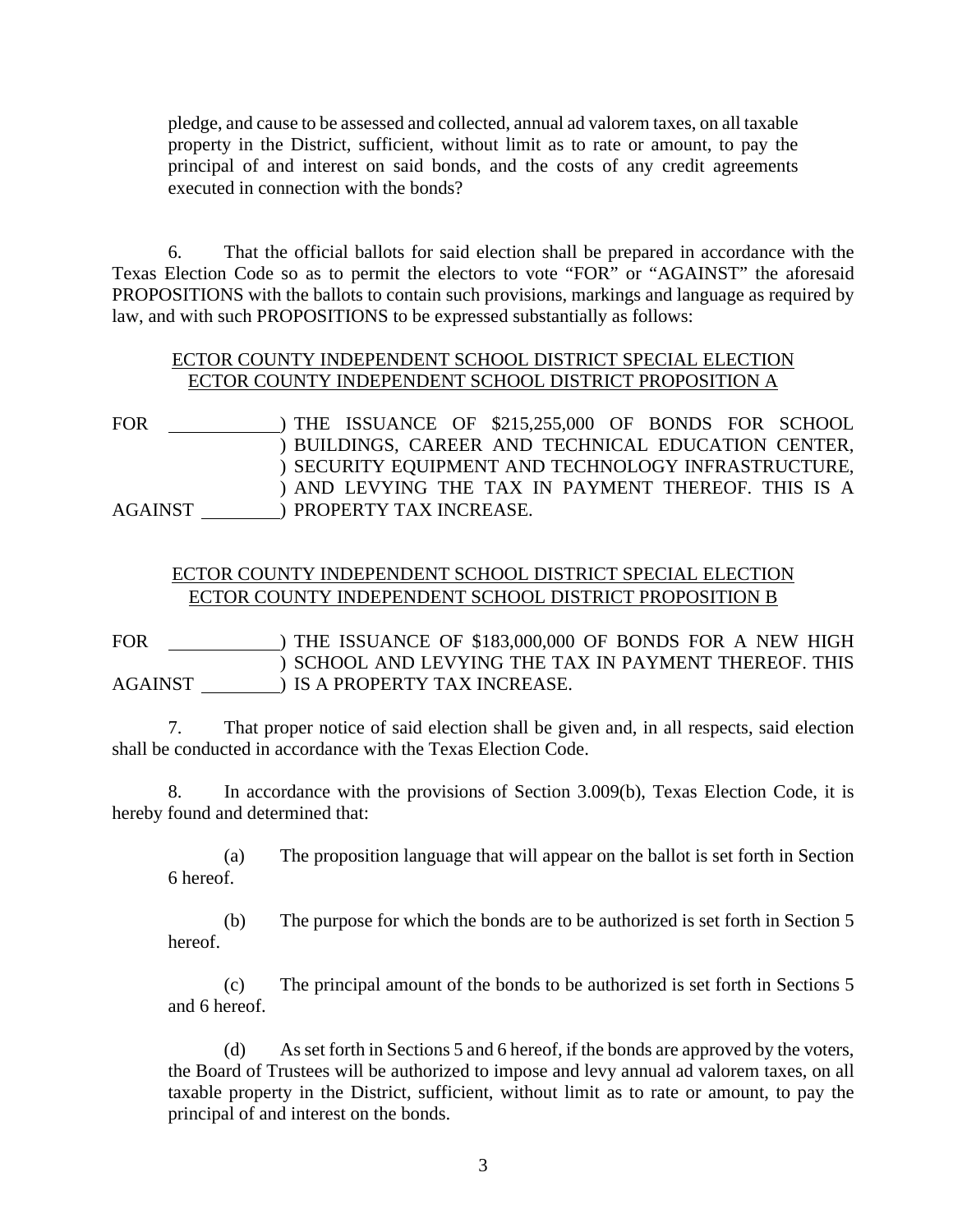(e) Based upon the bond market conditions at the date of adoption of this Order, the maximum interest rate for any series of the bonds is estimated to be 3.50% as calculated in accordance with applicable law. Such estimate is based on advice received from the District's financial advisor, which advice takes into account a number of factors, including the issuance schedule, maturity schedule and the expected bond ratings of the proposed bonds. Such estimated maximum interest rate is provided as a matter of information, but is not a limitation on the interest rate at which the bonds, or any series thereof, may be sold.

 (f) As set forth in Section 5 hereof, if the bonds are approved, they may be issued in one or more series, to mature over a period not to exceed 40 years.

 (g) The aggregate amount of the outstanding principal of the District's bonds (all of which are secured by an unlimited tax levied for debt service purposes) as of the date of this Order was \$134,585,000.00.

 (h) The aggregate amount of the outstanding interest on the District's bonds as of the date of this Order was \$40,091,922.

 (i) The ad valorem debt service tax rate for the District as of the date of this Order is \$0.126220 per \$100 of taxable assessed valuation.

 9. This order hereby incorporates the provisions of the Contract, and to the extent of any conflict between this order and the Contract, the provisions of the Contract shall control. The Superintendent of the District is hereby authorized to correct, modify or change the information in the attached Exhibits based upon the final locations, dates and times agreed upon by the Elections Administrator and the District as well as incorporate additional or different voting locations as designated by the Elections Administrator.

-------------------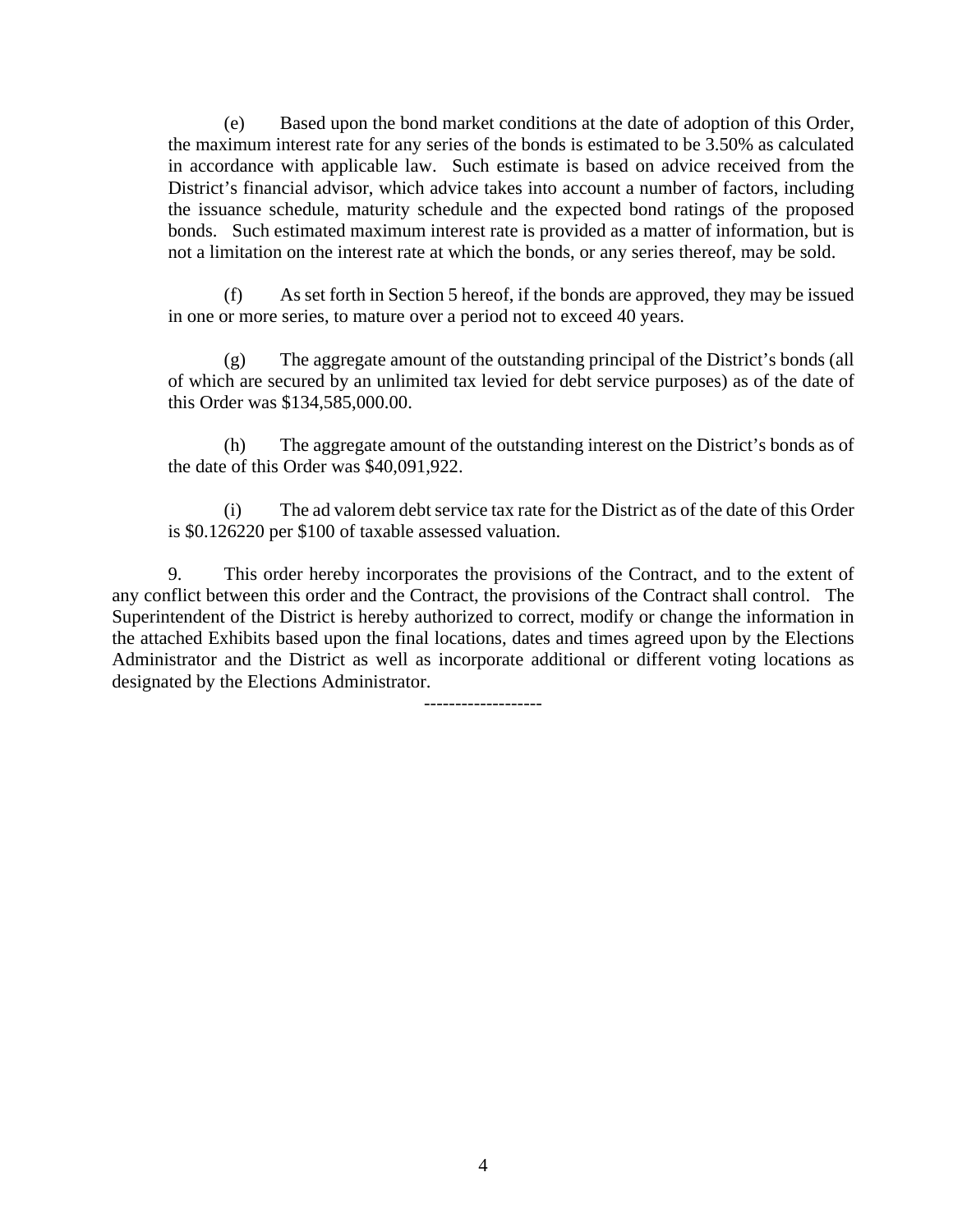#### **Exhibit "A"**

Voters may vote at any of the following Vote Centers on Election Day.

Blackshear Elementary School (Main Hall) 501 S. Dixie Blvd. Odessa, TX

Kellus Turner Community Building 2230 Sycamore Dr. Odessa, TX

United Market (Albertsons) 1350 E. 8th St. Odessa, TX

Crossroads Fellowship (Room 1135) 6901 Texas 191 Frontage Rd. Odessa, TX

MCM Eleganté Hotel (Hawaiian Ballroom) 5200 East University Blvd. Odessa, TX

United Market (Albertsons) 2751 N. County Rd. West Odessa, TX

Faith Fellowship Lutheran Church (Foyer) 1603 N. Grandview Ave. Odessa, TX

Odessa Christian Faith Center 180 Youth Building (Sanctuary) 8828 Andrews Hwy. Odessa, TX

Wilson's Corner (Dining Room) 16514 S. U.S. Hwy. 385 Odessa, TX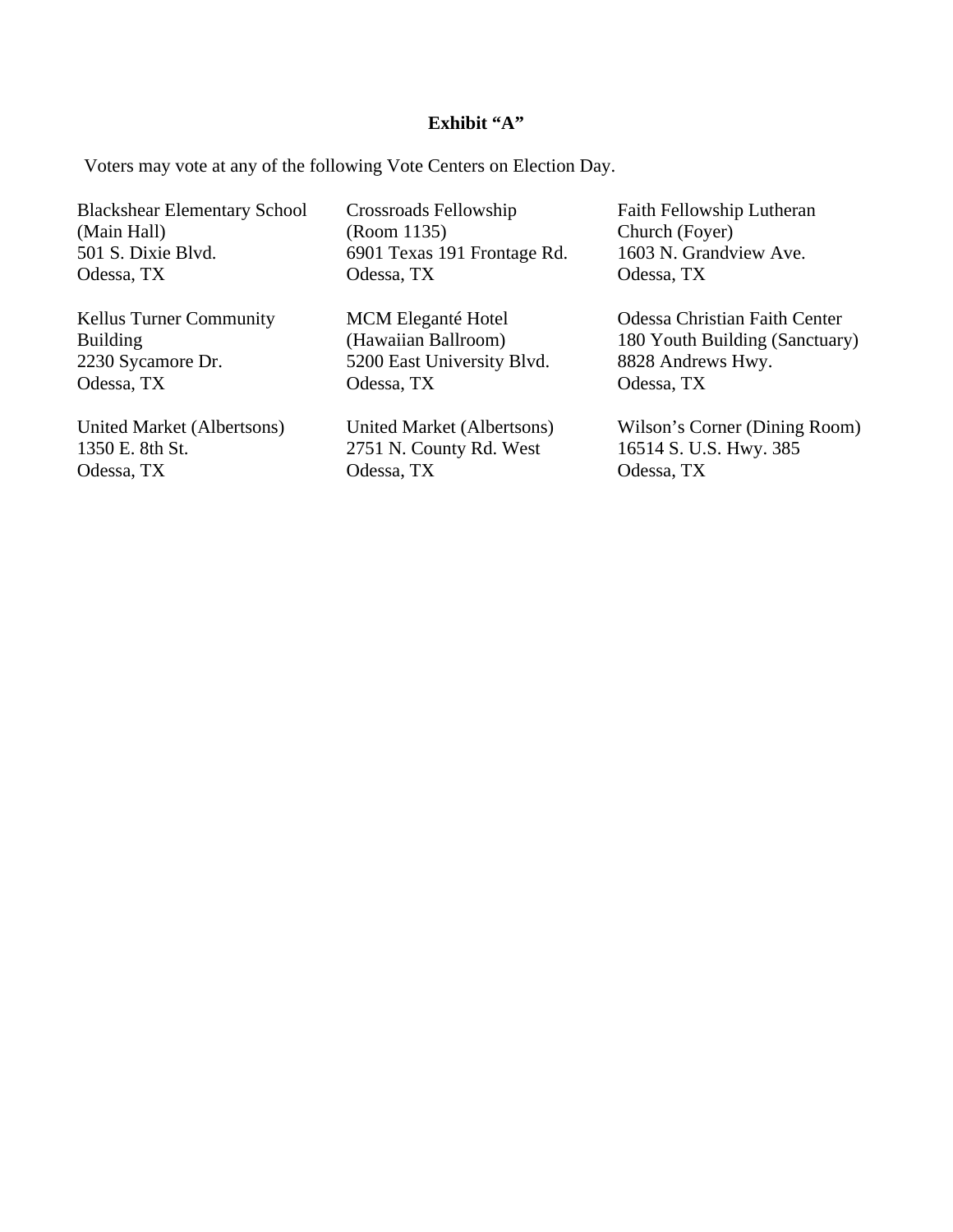## **Voter Information Document – Ector County Independent School District Special Election Proposition A**

The following information is prepared to comply with Section 1251.052(b) of the Texas Government Code, as amended.

Ballot Information: At the Election, the following language will appear on the ballot:

#### ECTOR COUNTY INDEPENDENT SCHOOL DISTRICT SPECIAL ELECTION ECTOR COUNTY INDEPENDENT SCHOOL DISTRICT PROPOSITION A FOR \_\_\_\_\_\_ AGAINST \_\_\_\_\_\_ ) THE ISSUANCE OF \$215,255,000 OF BONDS FOR SCHOOL ) BUILDINGS, CAREER AND TECHNICAL EDUCATION CENTER, ) SECURITY ) INFRASTRUCTURE, AND LEVYING THE TAX IN PAYMENT ) THEREOF. THIS IS A PROPERTY TAX INCREASE. EQUIPMENT AND TECHNOLOGY

The following table sets forth the estimated principal amount of, and interest due to maturity on, the bonds to be issued if Proposition A passes, and all outstanding obligations of the District secured by and payable from ad valorem taxes.

| Principal     | Estimated        | Estimated         | Principal of            | Remaining            | Combined             |
|---------------|------------------|-------------------|-------------------------|----------------------|----------------------|
| Amount of     | interest for     | combined          | District's Existing     | interest on          | Principal and        |
| Bonds to be   | Bonds to be      | principal and     | <b>Outstanding Debt</b> | District's           | Interest to timely   |
| authorized    | authorized $(1)$ | interest required | (as of $2/15/2022$ )    | Existing             | pay District's       |
|               |                  | to pay on time    |                         | Outstanding          | Outstanding          |
|               |                  | and in full the   |                         | Debt                 | Debt                 |
|               |                  | Bonds to be       |                         | (as of $2/15/2022$ ) | (as of $2/15/2022$ ) |
|               |                  | authorized $(1)$  |                         |                      |                      |
| \$215,255,000 | \$112,811,650    | \$328,066,650     | \$134,585,000           | \$40,091,922         | \$174,676,922        |

 $(1)$  The interest on the proposed bonds was estimated at a rate of 3.50% based on market conditions as of February 15, 2022, and therefore, the interest payable on the proposed bonds may be less than, or more than, the amounts set forth above based on market conditions at the time of sale of the proposed bonds.

Based on the information and assumptions provided in the table above, the estimated maximum annual increase in the amount of taxes that would be imposed on a residence homestead in the District with a taxable appraised value of \$100,000 to repay the proposed bonds, if approved, is \$63.60. This estimate assumes annual growth of District's taxable assessed valuation at a rate of 1% for the next five years and remains constant thereafter, and assumes the that the proposed bonds will be issued in an amortization that will produce relatively consistent levels of debt service in each year.